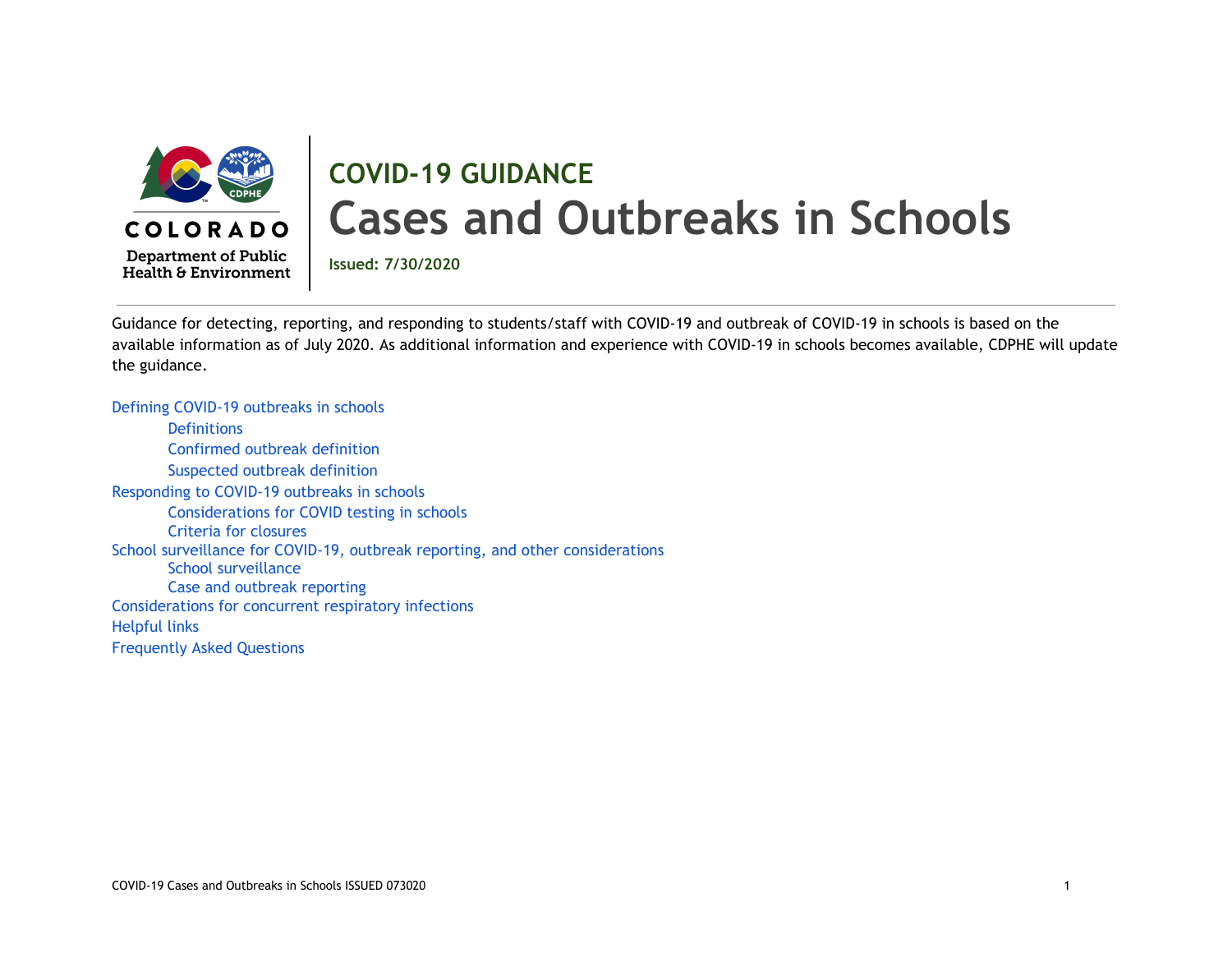### <span id="page-1-0"></span>**Defining COVID-19 outbreaks in schools**

### <span id="page-1-1"></span>**Definitions**

**Confirmed case:** A case in a person who has tested positive for the COVID-19 virus using certain laboratory tests (usually PCR).

**Probable case:** A case in a person who has COVID-like symptoms without another diagnosis. Public health will help assign the case a definition using the Colorado COVID-19 **case and outbreak [definitions.](https://docs.google.com/document/d/1e-IWLtzJNCgI2gzPONGvEASGgse85WuBmcToc9ev-74/edit)**

**School outbreak-associated case:** a confirmed or probable case among students/teachers/staff that meet the **outbreak [definition](https://docs.google.com/document/d/1e-IWLtzJNCgI2gzPONGvEASGgse85WuBmcToc9ev-74/edit)** should be classified as outbreak-associated. Family members or others outside the school who get sick should not be classified as outbreak-associated.

**COVID-like symptoms:** cough, shortness of breath, fever, loss of taste/smell, fatigue, headache, sore throat, muscle or body aches, congestion/runny nose, nausea/vomiting, diarrhea. A person can be contagious two days before they start having symptoms (or two days before they test positive if they don't have symptoms).

**Isolation:** staying home from work, school, and/or activities when a person is sick or diagnosed with COVID-19. Isolation lasts for at least 10 days after the onset of symptoms, 24 hours fever-free without fever reducing medication, and an improvement of symptoms. For people who have not had symptoms, isolation lasts 10 days from the day they had their first positive test. In rare instances, (for example, if a person was very sick or has certain medical problems), isolation may last 20 days. Repeat testing is not recommended to decide when to end the period of isolation.

**Quarantine**: staying home from work, school, and/or activities when a person is a close contact of someone with COVID-19. Quarantine lasts for 14 days (unless the person develops symptoms, then they will be put in isolation). Negative testing does not release a person from quarantine.

**Close contact**: a person who:

- was within 6 feet of someone who has COVID-19 (even if they did not have symptoms) for at least 15 minutes total.
- provided care for someone who is sick with COVID-19.
- had direct physical contact with someone who is sick with COVID-19.
- shared eating or drinking utensils with someone who is sick with COVID-19.
- got respiratory droplets from someone who is sick with COVID-19 on them (through sneezing, coughing, shouting, etc.).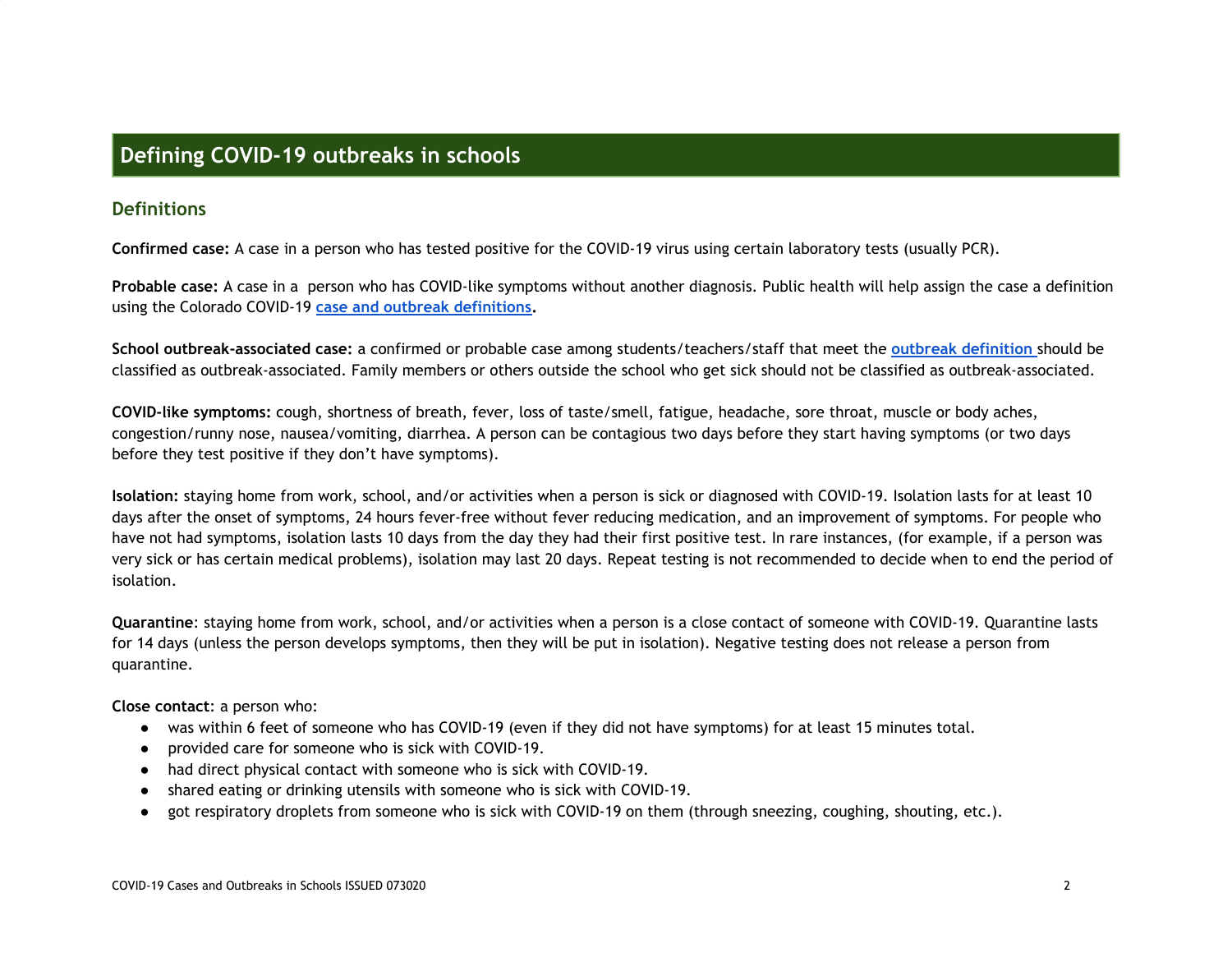● was in the same class/cohort as a person with COVID-19.

**Cohorting:** the practice of keeping the same individuals in the same group at all times during the school day. Changes in cohorts are timed to align with school breaks. Cohorting helps limit the number of contacts each individual has. As a result, quarantines, dismissals, or school closures in the event of a student or staff member with COVID-19 affect fewer people. Students may be in multiple cohorts (for example, bus ride to school, after-school sports, classroom).

**Social distancing**: Maintaining at least 6 feet between each student, teacher, and staff member for as much of the school day as possible. During contact tracing, classroom contacts are considered exposed (and required to quarantine for 14 days), even if social distancing was practiced in the classroom. While 3 feet is an option within school cohorts/classrooms, 3 feet is not considered social distancing.

### <span id="page-2-0"></span>**Confirmed outbreak definition**

If one or more criteria below are met, there is a confirmed outbreak. Outbreak response will vary by criteria met. All confirmed outbreaks *will be posted on the CDPHE website at [covid19.colorado.gov/data/outbreak-data.](https://covid19.colorado.gov/data/outbreak-data)*

- 1. **Classroom/cohort outbreak**: Two or more confirmed COVID-19 cases among students/teachers/staff from separate households, with onset within 14 days in a single classroom or cohort. [Note: includes students, teachers, and other staff.]
- 2. **School-wide outbreak**:
	- a. In schools practicing cohorting, two or more classrooms or cohorts that meet the classroom/cohort outbreak definition (above) that occurs within 14 days

OR

- b. In schools not practicing cohorting, two or more confirmed COVID-19 cases from separate households with onset within 14 days in the same school. [Note: Cases can includes student, teachers, and other staff] OR
- c. 5% or more unrelated students/teachers/ staff have confirmed COVID-19 within a 14 day period [minimum of 10 unrelated students/staff]
- 3. **Staff outbreak**: Two or more teachers/staff with confirmed COVID-19 who are close contacts within the school setting, with onset within 14 days.

### <span id="page-2-1"></span>**Suspected outbreak definition**

If one or more criteria below are met, there is a suspected outbreak. Outbreak response will vary by criteria met. Suspected outbreaks are *not currently posted to the website.*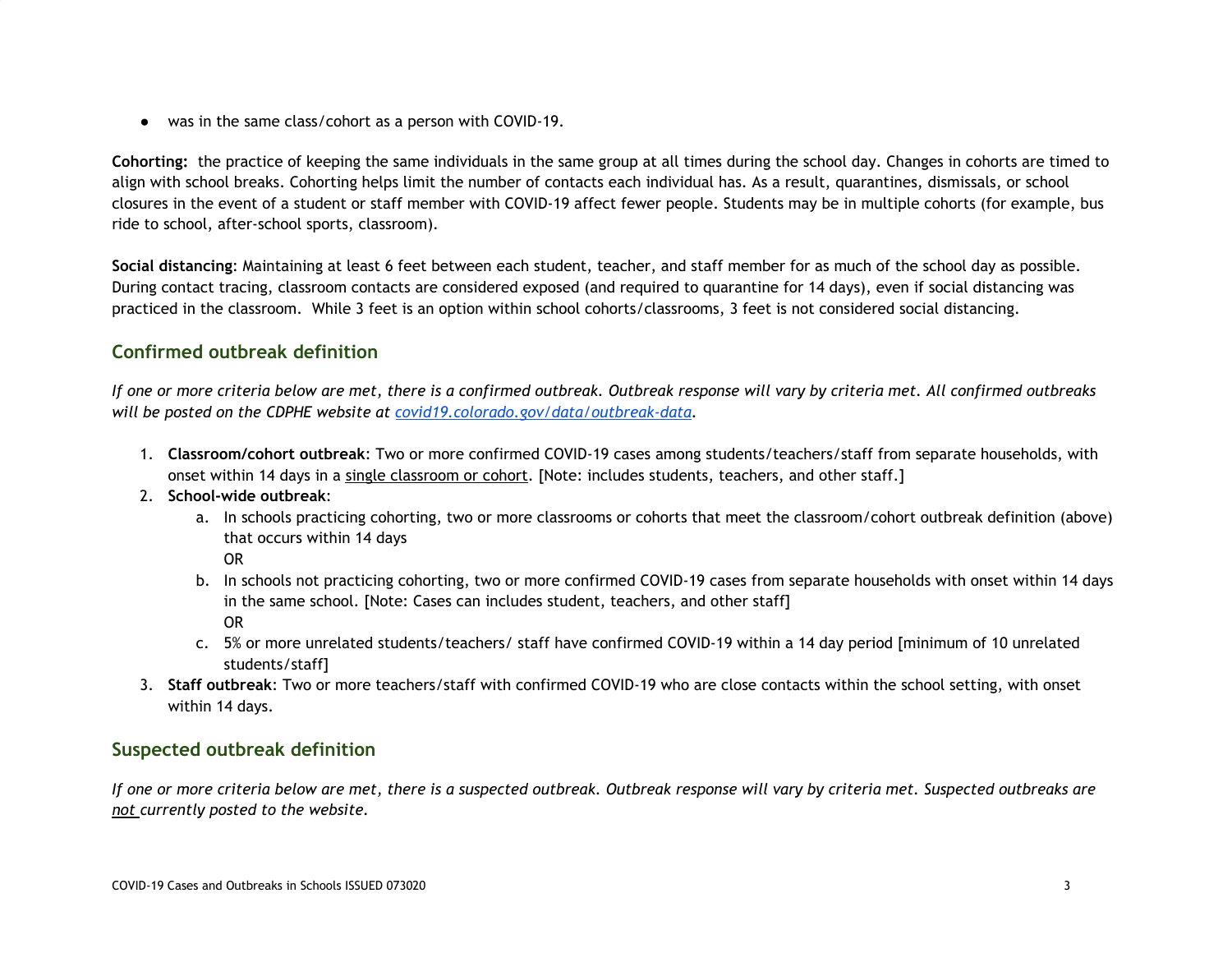- 1. **Classroom/cohort outbreak**: One confirmed COVID-19 case and one or more probable cases among students/teachers/staff from separate households, with onset within 14 days in a single classroom or cohort. [Note: Cases can include student, teachers, and other staff.]
- 2. Single confirmed COVID-19 cases in two or more classrooms.
- 3.  $10\%$  absenteeism (among expected in-person students/staff) in the whole school for any reason<sup>1</sup>.

# <span id="page-3-0"></span>**Responding to COVID-19 cases and outbreaks in schools**

| <b>Single cases</b>                                    | <b>Response</b>                                                                                                                                                                                                                                                                                                                                                                                                                                                                                                                                                                                                                                                                                                                                                                                                                                                                                                                                                            |
|--------------------------------------------------------|----------------------------------------------------------------------------------------------------------------------------------------------------------------------------------------------------------------------------------------------------------------------------------------------------------------------------------------------------------------------------------------------------------------------------------------------------------------------------------------------------------------------------------------------------------------------------------------------------------------------------------------------------------------------------------------------------------------------------------------------------------------------------------------------------------------------------------------------------------------------------------------------------------------------------------------------------------------------------|
| One student with confirmed COVID-19 within a<br>school | Student stays home until released from isolation (usually 10 days after symptom<br>onset, 24+ hours fever-free, and improving symptoms).<br>Class/cohort stays home for a 14-day quarantine.<br>If school is not practicing cohorting or there is some mixing of cohort, work with<br>public health to identify close contacts (including providing class schedules and<br>class rosters), exclude contacts until released from quarantine.<br>Anticipate grade-wide or school-wide dismissal for several days while<br>$\circ$<br>identification and notification of close contacts is ongoing.<br>Public health recommends testing of close contacts $(-7)$ days after exposure or<br>earlier if contact develops symptoms).<br>Cost and logistics of testing is the responsibility of the individual, parent,<br>$\circ$<br>or caregiver. CDPHE lab can test on a case-by-case basis. (Local public<br>health should work with state public health epidemiology teams.) |
| One student with probable COVID-19 within a<br>school  | Student stays home until released from isolation (usually 10 days after symptom<br>onset, 24+ hours fever-free, and improving symptoms); recommend testing of the<br>student<br>If school is practicing cohorting, class/cohort should stay home for 14-day<br>quarantine.<br>If school is not practicing cohorting, work with public health to identify close<br>contacts (including providing class schedules and rosters). Exclude contacts until<br>14 day quarantine has passed. Anticipate grade-wide or school-wide dismissal for<br>several days while public health identifies and notifies close contacts.                                                                                                                                                                                                                                                                                                                                                       |

<sup>1</sup> Overall school absenteeism (for any reason) is an [established](https://www.ncbi.nlm.nih.gov/pmc/articles/PMC4114464/) measure of disease transmission in a school.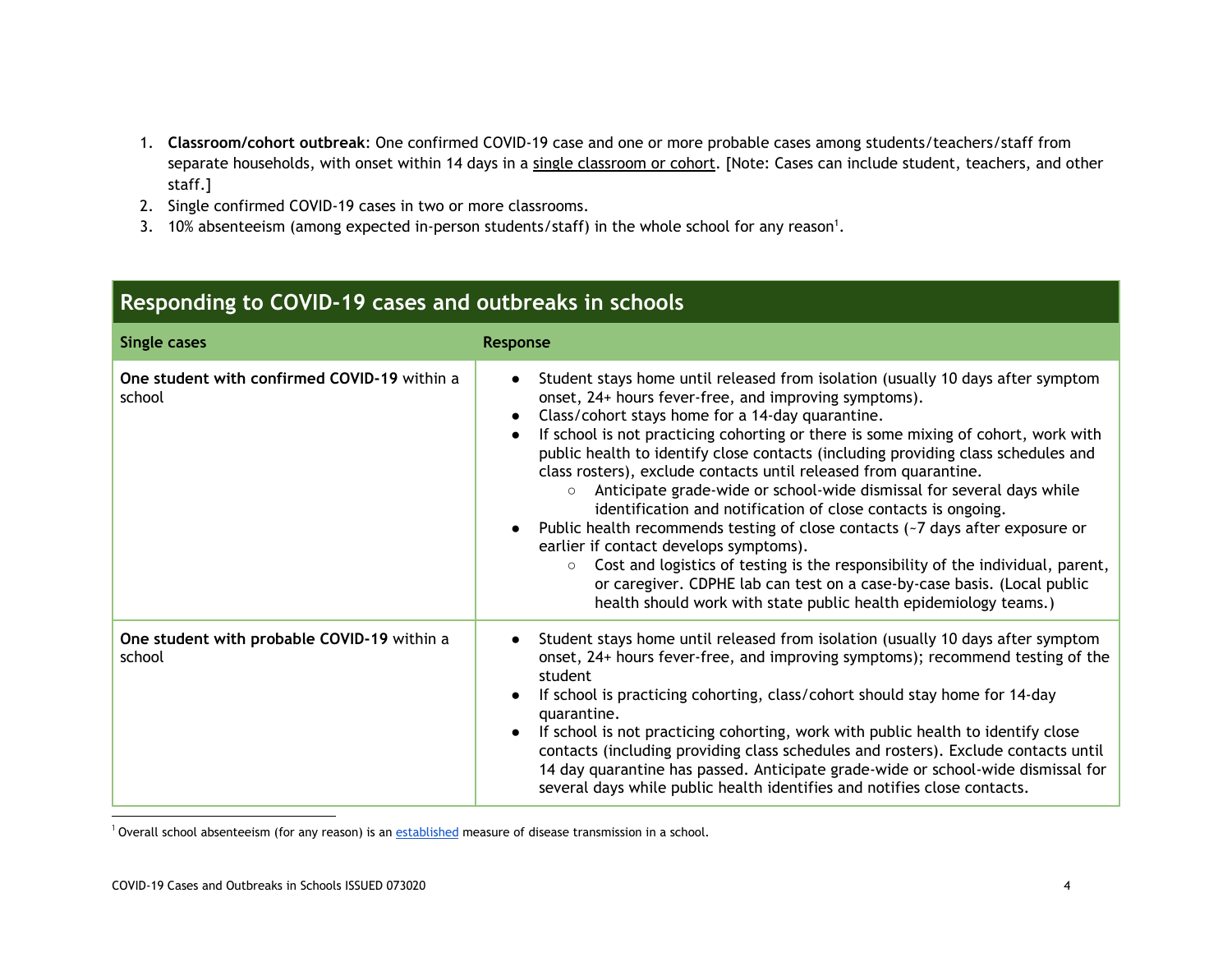|                                                                                                                                                                     | Public health recommends testing close contacts (about 7 days after exposure, or<br>earlier if contact develops symptoms).<br>$\circ$ Cost and logistics of testing is the responsibility of the individual, parent,<br>or caregiver. The state public health lab can test on a case-by-case basis<br>(Local public health should work with state public health epidemiology<br>teams). Assess feasibility with local public health.                                                                                                                                                                                                                                                                                                                                                                  |
|---------------------------------------------------------------------------------------------------------------------------------------------------------------------|-------------------------------------------------------------------------------------------------------------------------------------------------------------------------------------------------------------------------------------------------------------------------------------------------------------------------------------------------------------------------------------------------------------------------------------------------------------------------------------------------------------------------------------------------------------------------------------------------------------------------------------------------------------------------------------------------------------------------------------------------------------------------------------------------------|
| One teacher/ staff member with confirmed<br>COVID-19                                                                                                                | Teacher/staff stays home until released from isolation (usually 10 days after<br>symptom onset, 24+ hours fever-free, and improving symptoms).<br>All close contacts (students, teachers, and staff) must quarantine for 14 days.<br>Classroom/cohort must quarantine if the teacher has a confirmed case.<br>Public health recommends testing close contacts (about 7 days after exposure or<br>earlier if contact develops symptoms).<br>Cost and logistics of testing is the responsibility of the individual, parent,<br>$\circ$<br>or caregiver. The state public health lab can test on a case-by-case basis<br>(Local public health should work with state public health epidemiology<br>teams). Assess feasibility with local public health.                                                  |
| One teacher/staff member with probable<br>COVID-19                                                                                                                  | Teacher/staff stays home until released from isolation (usually 10 days after<br>symptom onset, 24+ hours fever-free, and improving symptoms); recommend<br>testing the teacher or staff member.<br>All close contacts (students, teachers, and staff) must quarantine for 14 days.<br>Classroom/cohort must quarantine if the teacher has a probable case.<br>Public health recommends testing close contacts (about 7 days after exposure or<br>earlier if contact develops symptoms).<br>Cost and logistics of testing is the responsibility of the individual, parent,<br>$\circ$<br>or caregiver. The state public health lab can test on a case-by-case basis<br>(Local public health should work with state public health epidemiology<br>teams). Assess feasibility with local public health. |
| <b>Confirmed outbreak</b>                                                                                                                                           |                                                                                                                                                                                                                                                                                                                                                                                                                                                                                                                                                                                                                                                                                                                                                                                                       |
| Two or more people from separate households<br>with confirmed COVID-19, with onset within 14<br>days in a single classroom or cohort<br>(classroom/cohort outbreak) | All students and staff with COVID-19 stay home until released from isolation<br>(usually 10 days after symptom onset, 24+ hours fever-free, and improving<br>symptoms).<br>Class/cohort must quarantine for 14 days.<br>Public health recommends testing close contacts (about 7 days after exposure or<br>earlier if contact develops symptoms).                                                                                                                                                                                                                                                                                                                                                                                                                                                     |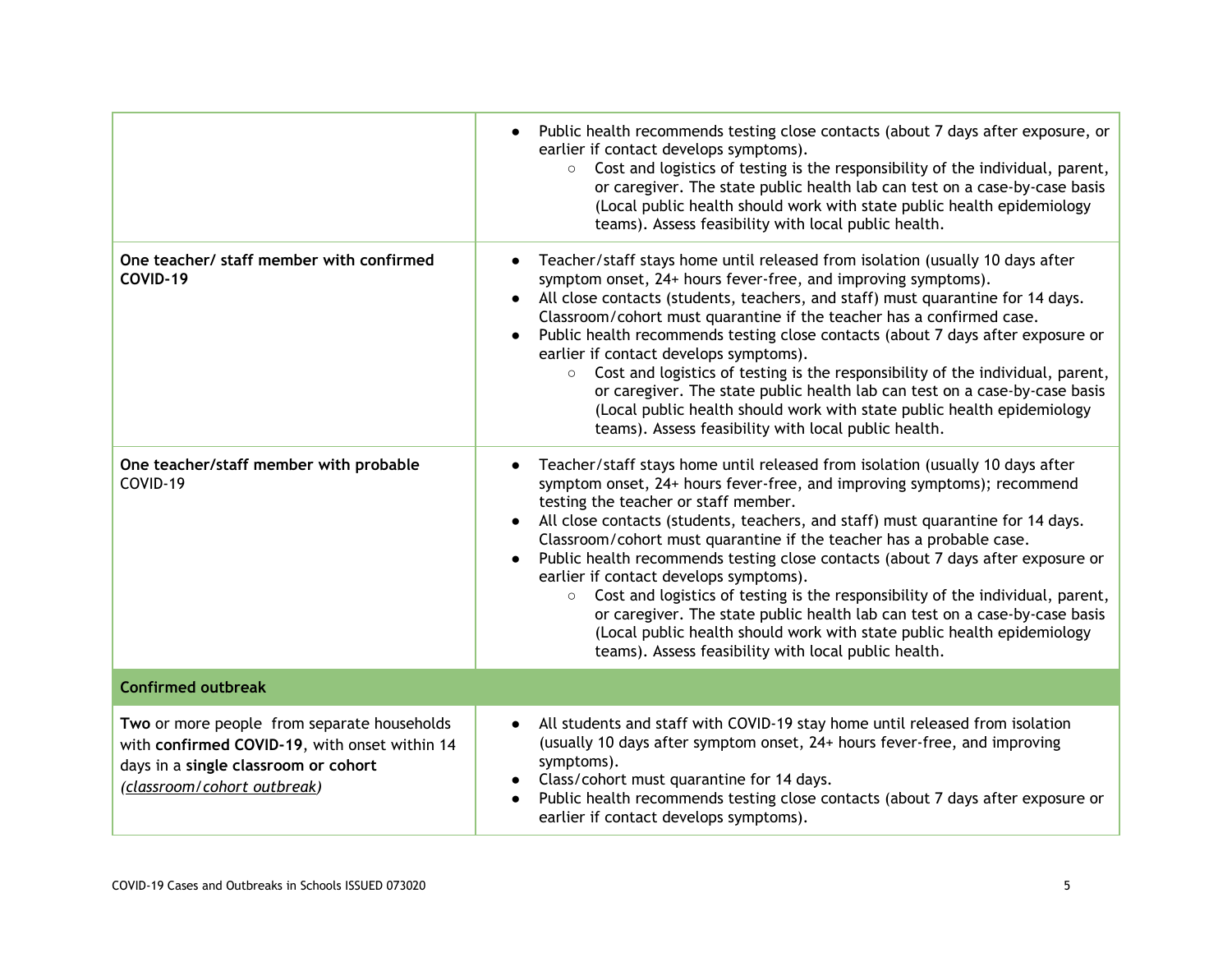|                                                                                                                                                                         | Cost and logistics of testing is the responsibility of the individual, parent,<br>$\circ$<br>or caregiver. The state public health lab can test on a case-by-case<br>basis. (Local public health should work with state public health<br>epidemiology teams). Assess feasibility with local public health.<br>If outbreak and exposures are limited to one classroom or cohort, school closure<br>should not be necessary.                                                                                                                                                                                                                                                                                                                                                                                                                                                                                                                                               |
|-------------------------------------------------------------------------------------------------------------------------------------------------------------------------|--------------------------------------------------------------------------------------------------------------------------------------------------------------------------------------------------------------------------------------------------------------------------------------------------------------------------------------------------------------------------------------------------------------------------------------------------------------------------------------------------------------------------------------------------------------------------------------------------------------------------------------------------------------------------------------------------------------------------------------------------------------------------------------------------------------------------------------------------------------------------------------------------------------------------------------------------------------------------|
| Two or more outbreak classrooms/cohorts<br>(school outbreak)                                                                                                            | All students and staff with COVID-19 stay home until released from isolation<br>(usually 10 days after symptom onset, 24+ hours fever-free, and improving<br>symptoms).<br>All classrooms/cohorts, including teachers/staff, must quarantine for 14 days.<br>Public health recommends testing of close contacts (about 7 days after exposure<br>or earlier if contact develops symptoms).<br>Cost and logistics of testing is the responsibility of the individual, parent,<br>$\circ$<br>or caregiver. The state public health lab can test on a case-by-case<br>basis. (Local public health should work with state public health<br>epidemiology teams). Assess feasibility with local public health.<br>Consider school closure, especially if evidence of transmission between<br>classrooms/cohorts within the school (as opposed to two distinct classroom<br>outbreaks both starting with known household exposures). See information below<br>on school closure. |
| In schools not cohorting, two or more people,<br>from separate households, with confirmed<br>COVID-19 with onset within 14 days in the same<br>school (school outbreak) | All students and staff with COVID-19 stay home until released from isolation<br>(usually 10 days after symptom onset, 24+ hours fever-free, and improving<br>symptoms).<br>Work with public health to identify contacts. All contacts must quarantine for 14<br>days.<br>Public health recommends testing of close contacts (about 7 days after exposure<br>or earlier if contact develops symptoms).<br>Cost and logistics of testing is the responsibility of the individual, parent,<br>$\circ$<br>or caregiver. The state public health lab can test on a case-by-case basis<br>(LPHAs should work with epidemiology teams). Assess feasibility with<br>local public health.<br>Consider school-wide testing event.<br>Consider school closure if teacher/ staff staying home interferes with the ability<br>of the school to operate,                                                                                                                               |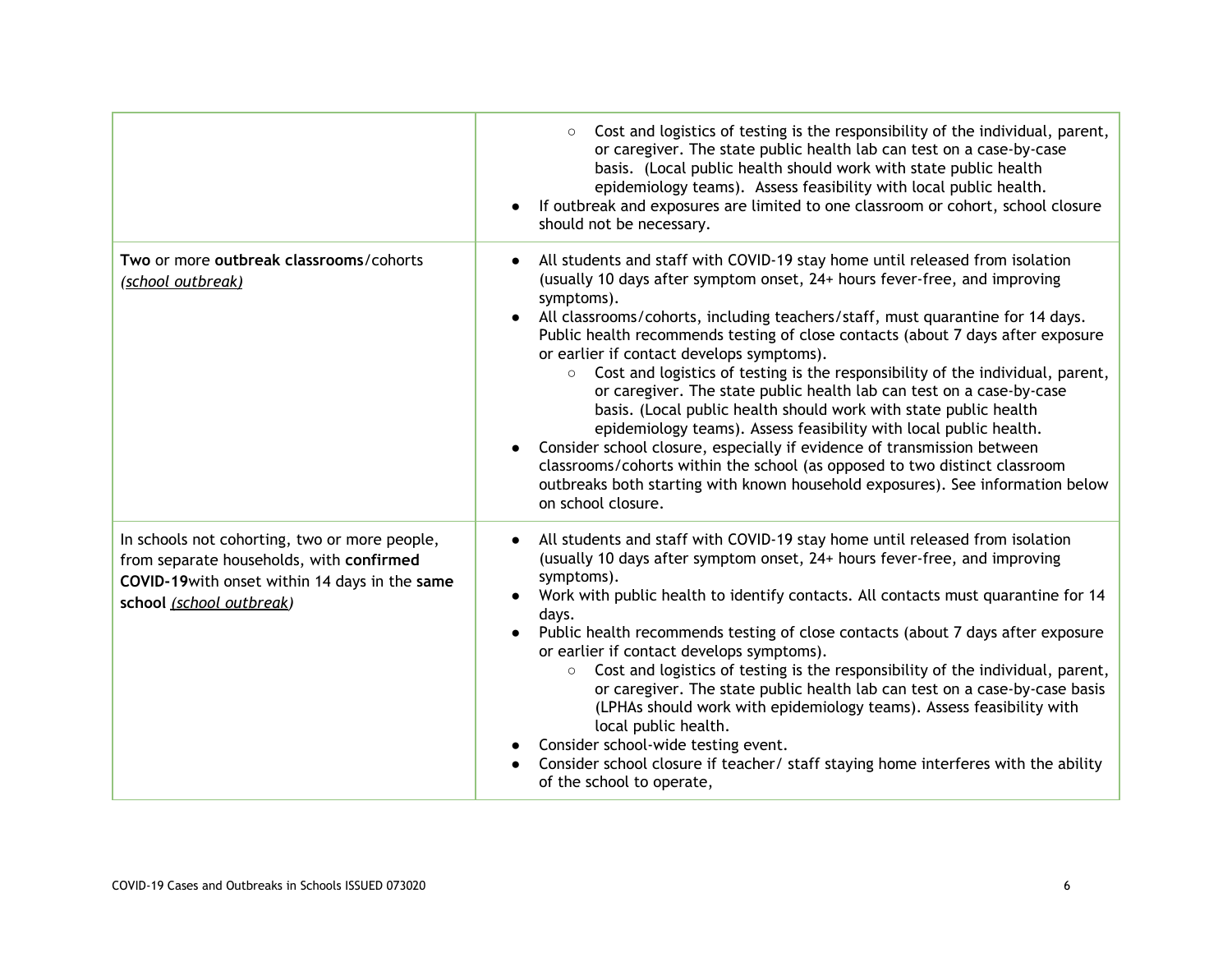| 5% or more students/staff have confirmed<br>COVID-19 within a 14-day period (school<br>outbreak)                                                                                                                     | All students and staff with COVID-19 stay home until released from isolation<br>(usually 10 days after symptom onset, 24+ hours fever-free, and improving<br>symptoms).<br>Work with public health to identify contacts. All contacts (students, teachers,<br>$\bullet$<br>and staff) must quarantine for 14 days.<br>Public health recommends testing close contacts (about 7 days after exposure or<br>earlier if contact develops symptoms).<br>Cost and logistics of testing is the responsibility of the individual, parent,<br>$\circ$<br>or caregiver. The state public health lab can test on a case-by-case basis<br>(LPHAs should work with epidemiology teams).<br>Recommend school closure for 14 days.                                                                                        |  |
|----------------------------------------------------------------------------------------------------------------------------------------------------------------------------------------------------------------------|------------------------------------------------------------------------------------------------------------------------------------------------------------------------------------------------------------------------------------------------------------------------------------------------------------------------------------------------------------------------------------------------------------------------------------------------------------------------------------------------------------------------------------------------------------------------------------------------------------------------------------------------------------------------------------------------------------------------------------------------------------------------------------------------------------|--|
| Two or more teachers/staff with confirmed<br>COVID-19 are are close contacts within the<br>school setting (school staff outbreak)                                                                                    | Staff with COVID-19 stay home until released from isolation (usually 10 days after<br>symptom onset, 24+ hours fever-free, and improving symptoms).<br>Public health investigation to determine close contacts among teachers, staff<br>$\bullet$<br>and students.<br>All close contacts must quarantine for 14 days.<br>Public health recommends testing close contacts (about 7 days after exposure or<br>earlier if contact develops symptoms).<br>Cost and logistics of testing is the responsibility of the individual, parent,<br>$\circ$<br>or caregiver. The state public health lab can test on a case-by-case basis<br>(LPHAs should work with epidemiology teams).<br>Consider school closure if the number of teachers/ staff staying home interferes<br>with the school's ability to operate. |  |
| <b>Suspected outbreak</b>                                                                                                                                                                                            |                                                                                                                                                                                                                                                                                                                                                                                                                                                                                                                                                                                                                                                                                                                                                                                                            |  |
| One person with confirmed COVID-19and one or<br>more people with probable COVID-19, from<br>multiple households with onset within 14 days in<br>a single classroom or cohort.<br>(classroom/cohort suspect outbreak) | All students and staff with COVID-19 stay home until released from isolation<br>$\bullet$<br>(usually 10 days after symptom onset, 24+ hours fever-free, and improving<br>symptoms).<br>Entire classroom/cohort, including teachers/ staff, must quarantine for 14 days.<br>$\bullet$<br>Public health investigation to determine if this meets the definition for a<br>confirmed outbreak.<br>Public health recommends testing close contacts (about 7 days after exposure or<br>$\bullet$<br>earlier if contact develops symptoms).<br>Cost and logistics of testing is the responsibility of the individual, parent,<br>$\circ$<br>or caregiver. The state public health lab can test on a case-by-case basis<br>(Local public health should work with state public health epidemiology                 |  |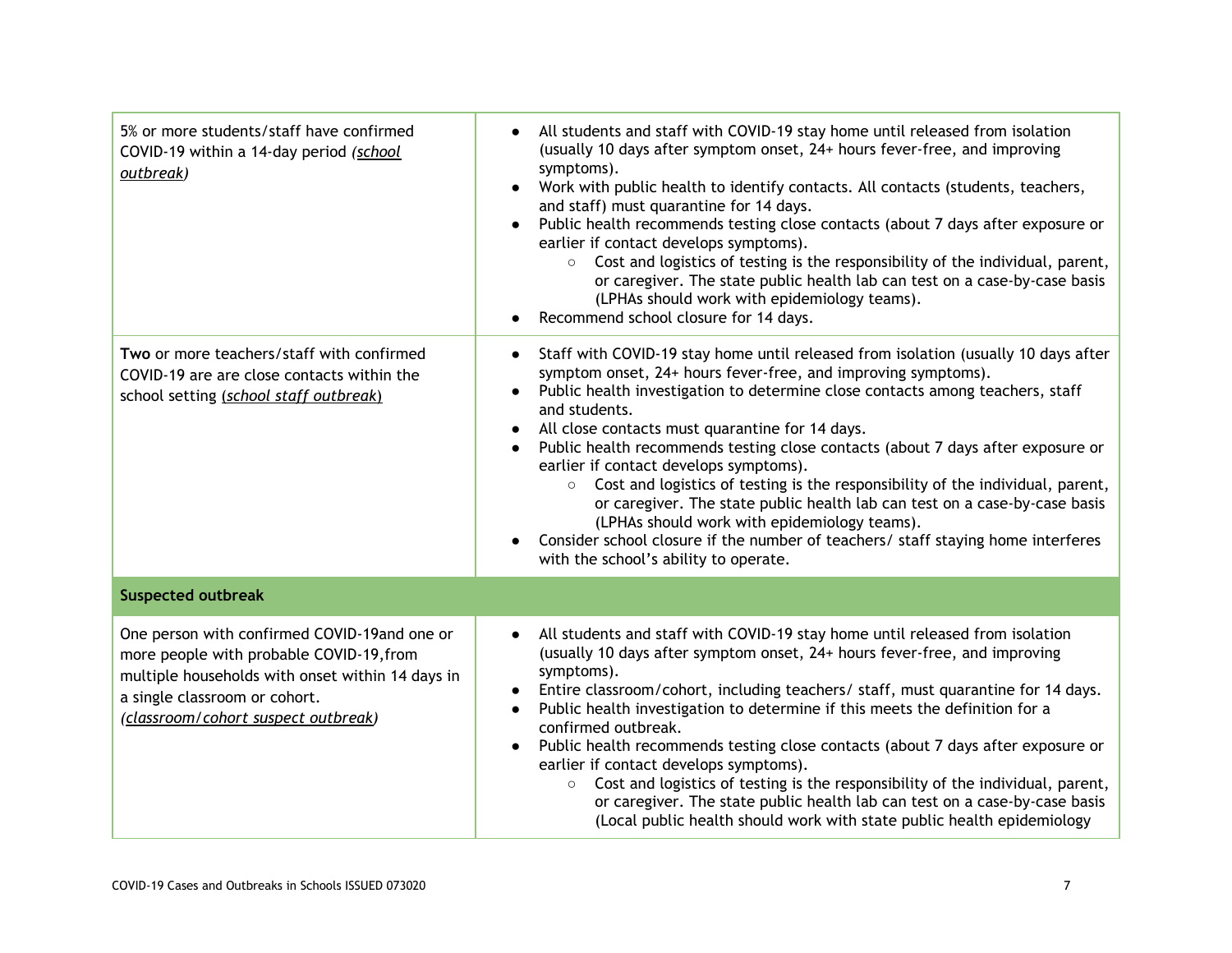|                                                                                                                       | teams). Assess feasibility with local public health.                                                                                                                                                                                                                                                                                                                                                                                                                                                                  |
|-----------------------------------------------------------------------------------------------------------------------|-----------------------------------------------------------------------------------------------------------------------------------------------------------------------------------------------------------------------------------------------------------------------------------------------------------------------------------------------------------------------------------------------------------------------------------------------------------------------------------------------------------------------|
| Individuals with confirmed COVID-19 in multiple<br>classrooms (not meeting overall school outbreak<br>threshold)      | • All students and staff with COVID-19 stay home until released from isolation<br>(usually 10 days after symptom onset, 24+ hours fever-free, and improving<br>symptoms).<br>Public health investigation to determine close contacts among staff and students<br>All close contacts must quarantine for 14 days.<br>Consider mass testing event in coordination with local public health.<br>Consider school closure if the number of teachers/staff staying home interferes<br>with the school's ability to operate. |
| Suspected Outbreak: 10% absenteeism (among<br>expected in-person students/staff) for any<br>reason (suspect outbreak) | School collaborates with public health to determine whether there is an outbreak<br>of COVID-19 or another pathogen.<br>Encourage testing of all symptomatic students, teachers, and staff.<br>Cost and logistics of testing is the responsibility of the individual, parent, or<br>caregiver. The state public health lab can test on a case-by-case basis (Local<br>public health should work with state public health epidemiology teams).                                                                         |

# **Notification letter templates**

[Templates](https://docs.google.com/document/d/12ktRu_o20L_fMp_8rkyeaI1CvdWaHqwjgAYCYBGFfjw/edit) for schools to send notification letters to parents.

# **Considerations for Siblings**

The siblings of people with COVID-19 will likely be considered close contacts because they often live in the same house as the person who has COVID-19. They will stay home for a 14-day quarantine. Public health may recommend siblings get tested for COVID-19 about 7 days after they were in contact with the sick sibling.

The siblings of people who are home for quarantine because they were exposed to COVID-19 do not need to stay home or be tested unless the sibling in quarantine develops symptoms or tests positive for COVID-19. Parents should closely monitor all of their children for symptoms.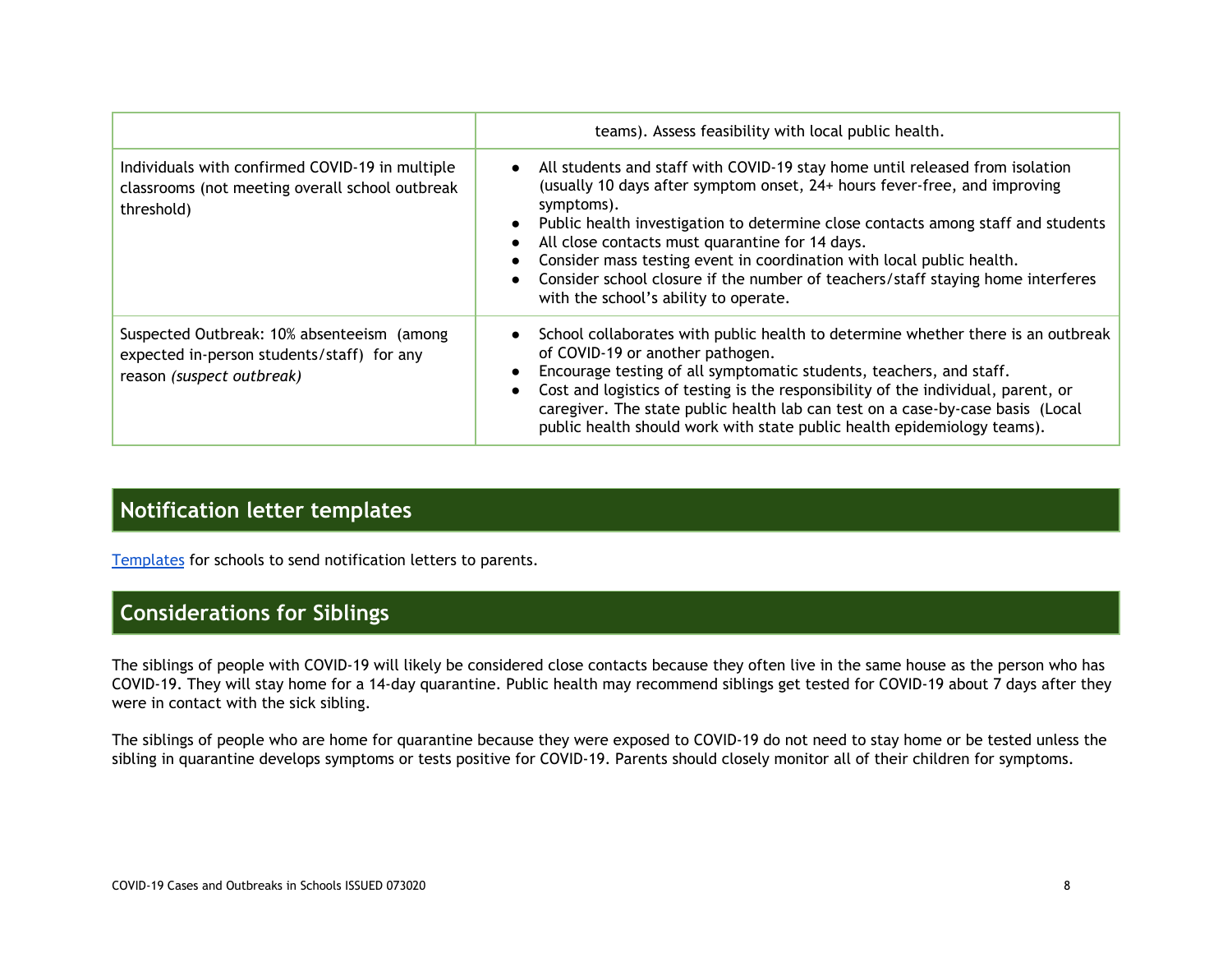# <span id="page-8-0"></span>**Considerations for COVID-19 testing in schools**

It is important that people who are sick get tested for COVID-19. People who are not sick, but were a close contact of someone with COVID-19 should get tested for COVID-19 about 7 days after they were in contact with a sick person. Students, teachers, and staff should work with their health care provider to get tested. Public health can help with testing if a person does not have a health care provider.

Testing everyone in a school (either before school starts or during school) is not recommended. Testing everyone has not been well-studied. Social distancing and wearing masks are more important ways to prevent COVID-19. A negative test means that the person did not have COVID-19 when they were tested. A negative test does not mean they are "safe" or "cleared" to be at school.

### <span id="page-8-1"></span>**Criteria for closures**

### **Closing a classroom:**

A single class/cohort should be closed when:

- There is a student, teacher or other staff member with confirmed or probable COVID-19n the class/cohort, because all members of the class/cohort will be quarantined for 14 days. Length of closure: 14 days.
- There is a classroom/cohort outbreak, because all members of the class/cohort will be quarantined for 14 days. Length of closure: 14 days.

### **School closure:**

A school should be closed when:

- Five or more classroom/cohort outbreaks (defined above) occur within a 14-day period. Length of closure: 14 days. OR
- 5% or more unrelated students/teachers/staff have confirmed COVID-19 within a 14-day period [minimum of 10 unrelated students/staff]. Length of closure: 14 days. OR
- Additional time is needed to clean the school before students/teachers/staff return. Length of closure: time necessary to complete cleaning.

OR

● Additional time is needed to gather student/teachers/staff illness data and confer with public health. Length of closure: time necessary to gather student/teachers/staff illness data and confer with public health.

OR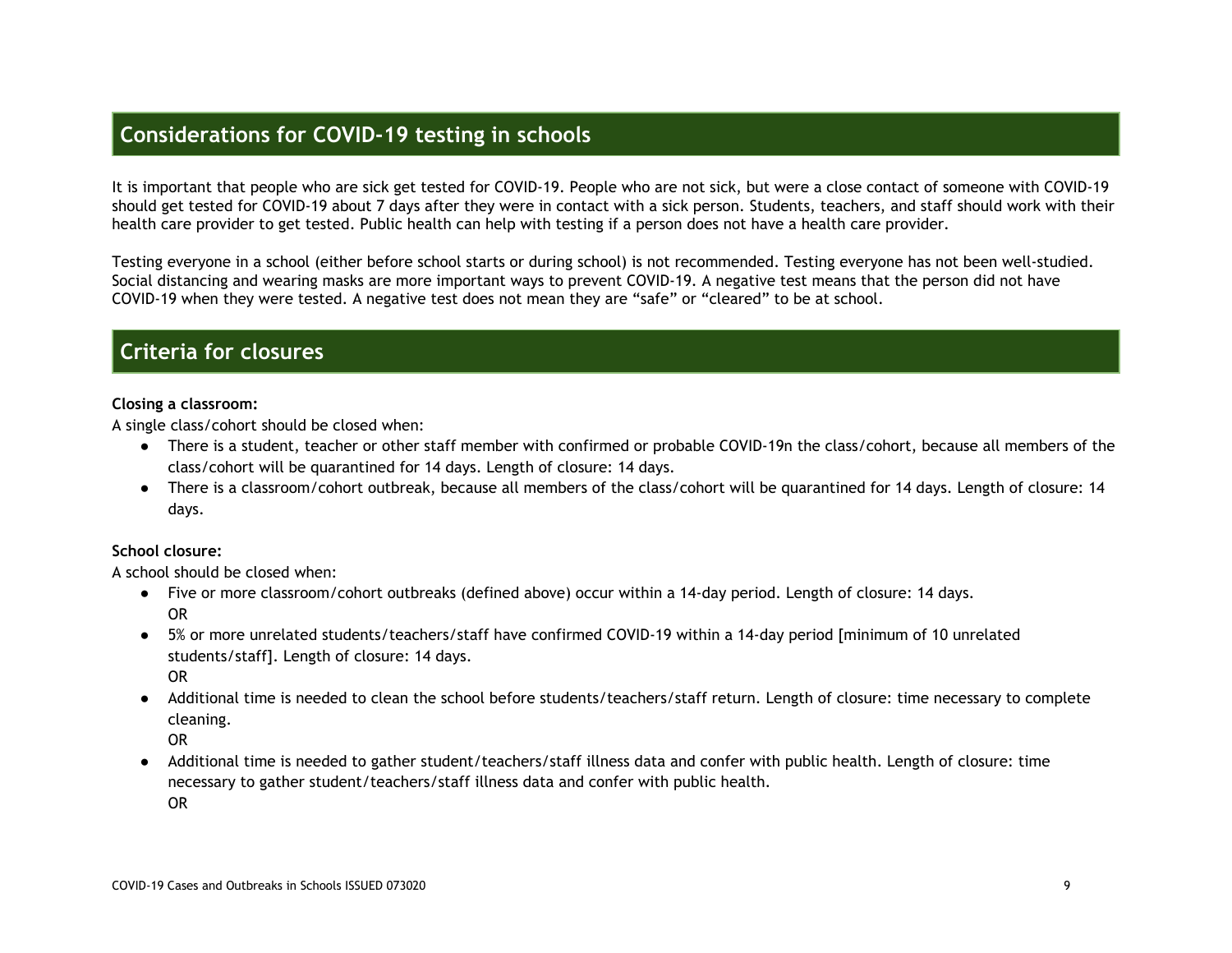● A school cannot operate because a large number of students/teachers/staff are absent. "Large number" is determined by the school/district. Length of closure is determined by the school/district.

#### **District-wide closure:**

District-wide closure in accordance with Colorado Department of Education [Reopening](http://www.cde.state.co.us/communications/20200720reopeningguidance) Guidance.

**Note:** In lieu of closure, schools can switch to remote learning.

# <span id="page-9-0"></span>**School surveillance for COVID-19, outbreak reporting, and other considerations**

### <span id="page-9-1"></span>**School surveillance**

Note: This section subject to change following further discussion with subject matter experts and local public health agencies.

CDPHE is establishing an Absenteeism School Surveillance Program beginning in August 2020 to collect data on absenteeism due to illness among teachers, staff and students. CDPHE will also collect methods and practices used for school cohorting of teachers, staff students from schools and school districts.

CDPHE will send a weekly survey via REDCap to school contacts to obtain the following information to describe respiratory illness in schools:

#### **School information:**

- School Name
- District
- School Type:
	- Elementary school (K-5)
	- Middle school (6-8)
	- High school (9-12)
	- $\circ$  K-8
	- K-12
	- Alternative
	- Other, specify
- Total number of students attending school in person on average during the previous week
- Total number of teachers/staff working in the school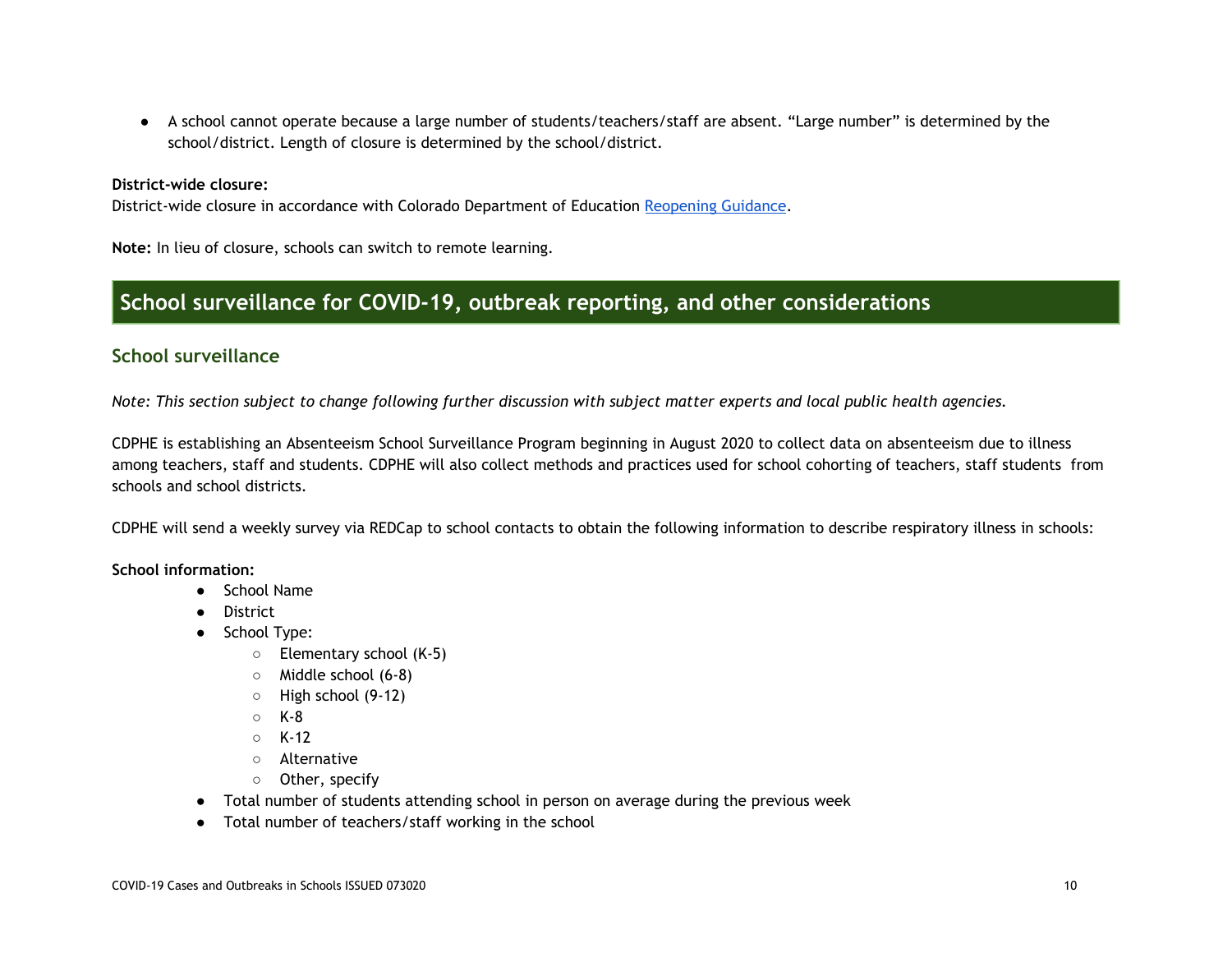- What percentage of students attended school in-person during the previous week?
- School cohorting practices
- Whether the school is enforcing any prevention measures such as temperature checks and symptom screening, mask-wearing, or social distancing
- School or classroom/cohort closures during the previous week
- Optional notes

### **Student & teacher/ staff information:**

- Total number of students enrolled
- Total number of teachers/staff employed, number of in-person teachers/staff per week
- Total number of weekly health visits to the school health office (need baseline average). If available, total number of visits specific to COVID-like or other respiratory illness symptoms.
- Number of students absent due to illness during the previous week (Monday Friday)
- Number of teachers/staff absent due to illness during the previous week (Monday Friday)

Aggregate information about percent absenteeism state-wide will be shared on CDPHE's website, and more detailed information will be shared with local public health agencies through the CDPHE LPHA portal by county.

### <span id="page-10-0"></span>Case and outbreak reporting

Clinical labs and/or health care providers report cases to public health, which interviews the people who have COVID-19 and conducts contact tracing. However, schools also are encouraged to report single cases of COVID-19 to their local public health agency.

Schools are required to report all outbreaks to their local public health agency or to CDPHE within four hours per statute. Schools must report both suspected and confirmed outbreaks.

Schools can report outbreaks by:

- Completing the CDPHE Outbreak [reporting](https://drive.google.com/file/d/1XedRlgn7JmeJD9gVhRgnPmpVlXsVm4hd/view) form and emailing it to cdphe\_covid\_outbreak@state.co.us.
- Calling their local public health [agency.](https://www.colorado.gov/pacific/cdphe-lpha/find-your-local-public-health-director)
- Calling CDPHE at 303-692-2700.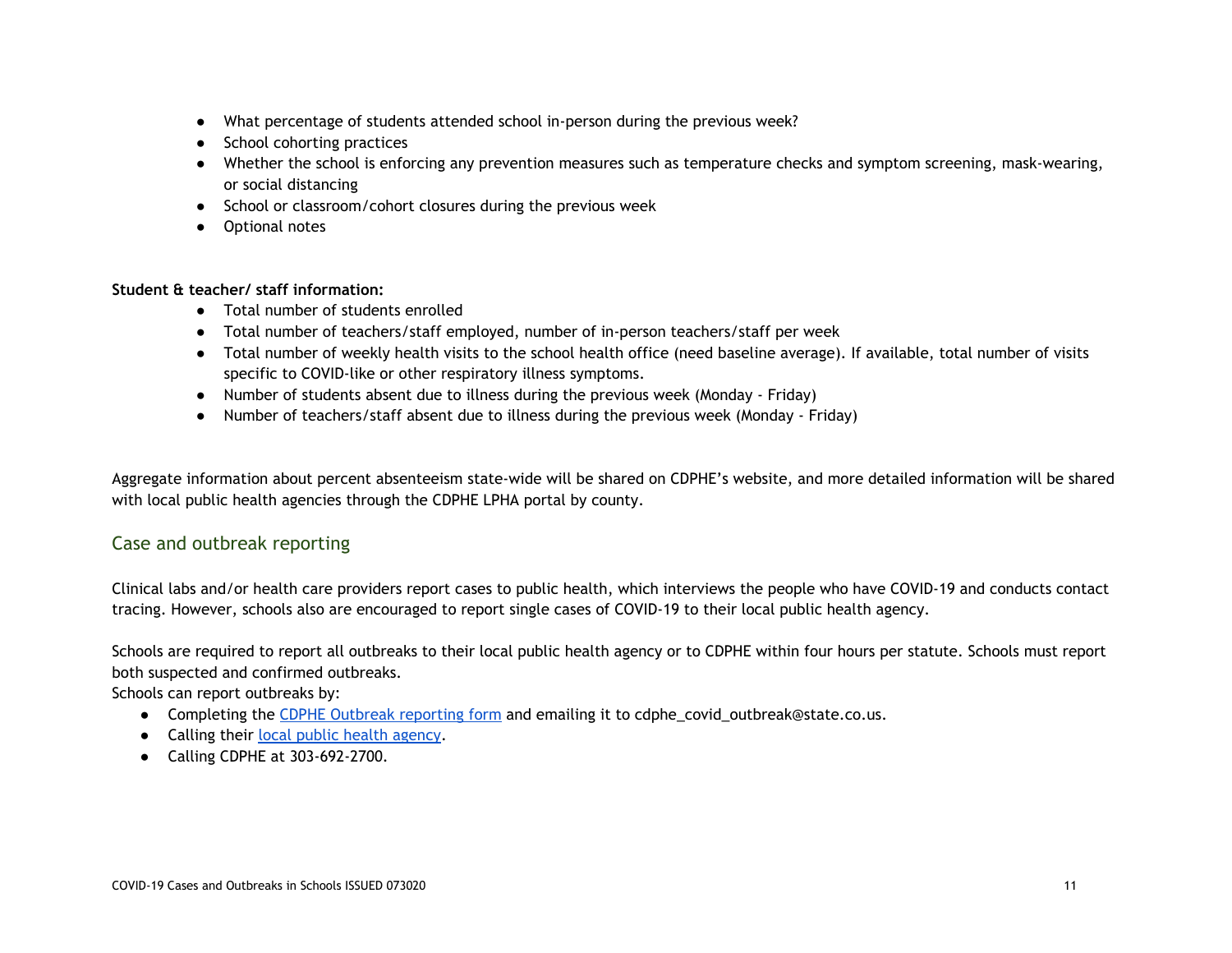## <span id="page-11-0"></span>**Considerations for concurrent respiratory infections**

Note: This section subject to change due to further discussion with subject matter experts and local public health agencies.

- Prevent respiratory disease:
	- Recommend annual flu vaccine consider hosting school vaccination clinics.
	- Stay home when sick.
		- If symptoms are consistent with COVID-19, send the student/teachers/staff home to isolate.
	- Teach and practice respiratory etiquette -- covering coughs and sneezes properly, wash hands, properly dispose of tissues.
	- Teach and practice proper handwashing. Provide adequate hand-washing supplies. Schedule times for hand-washing during the school day.
	- Practice surface cleaning with emphasis on high-touch areas & surfaces.
		- Clean between each group of students.
		- Use [EPA-approved](https://www.epa.gov/pesticide-registration/list-n-disinfectants-use-against-sars-cov-2-covid-19) cleaning sources. ([www.epa.gov/pesticide-registration/list-n-disinfectants-use-against-sars-cov-2-covid-19](https://www.epa.gov/pesticide-registration/list-n-disinfectants-use-against-sars-cov-2-covid-19)) and follow the label instructions.
	- Educate parents, teachers, staff, and students on what to do if someone is sick, including:
		- Identifying symptoms and high-risk groups.
		- Separating students in the event of illness occurring at school.
		- Knowing when to see a doctor and where to seek treatment.

# **Helpful links**

[www.cdc.gov/coronavirus/2019-ncov/community/schools-childcare/schools.html](https://www.cdc.gov/coronavirus/2019-ncov/community/schools-childcare/schools.html)

[www.cde.state.co.us/planning20-21/healthguidancebycovidphase](https://www.cde.state.co.us/planning20-21/healthguidancebycovidphase)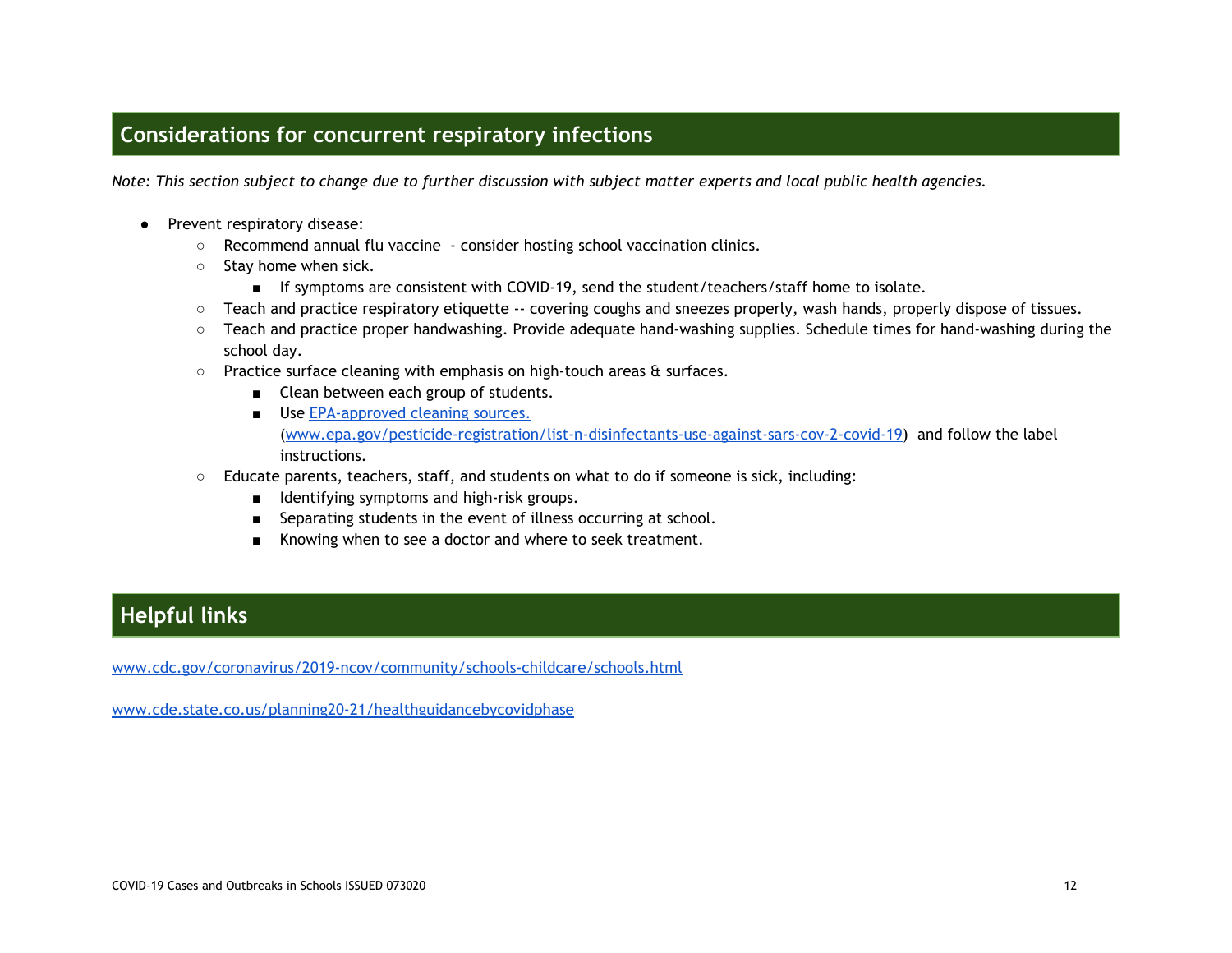### <span id="page-12-0"></span>**Frequently asked questions**

#### **1. What if a parent or other household member of a child is diagnosed with COVID-19?**

The child should stay home from school for 14 days even if the child is not experiencing COVID-19 symptoms. There is no need for further action in the school unless the child gets sick or ends up having a positive test. Public health does not recommend school or public notification in this situation.

### **2. Can a school disclose the name(s) of students, teachers, or staff members who have COVID-19?**

Schools are required to disclose names of people with COVID-19 to public health authorities. Schools should **not** disclose the name(s) of students, teachers or staff members withCOVID-19 to other teachers, staff, students, parents, the media, or anyone outside public health.

### 3. Does the federal Family Educational Rights and Privacy Act (FERPA) limit the information that schools can share with public **health during COVID investigations?**

Regarding student confidentiality and privacy, the federal Family Educational Rights and Privacy Act (FERPA) prohibits sharing of health-related information except in certain well-defined circumstances, including, but not limited to: specified officials for audit or evaluation purposes, and appropriate officials in health and safety emergencies. Notifying the state or local public health agency of a reportable disease in a student or an outbreak in a school does not breach FERPA confidentiality laws. In these situations, schools may disclose personally identifiable information to public health officials without prior parent consent.

#### 4. **Do schools need to provide testing for COVID-19?**

No, we do not expect schools to offer testing. Symptomatic students, teachers, and staff should be referred for testing to their own health care provider or to a community testing site. In the event of a confirmed case at a school, local public health may refer close contacts for testing. Schools may be asked to consider hosting a school-wide testing event in coordination with public health in the event of a large outbreak, but would not be expected to be responsible for the cost or logistics.

#### **5. Can an exposed cohort continue to go to school?**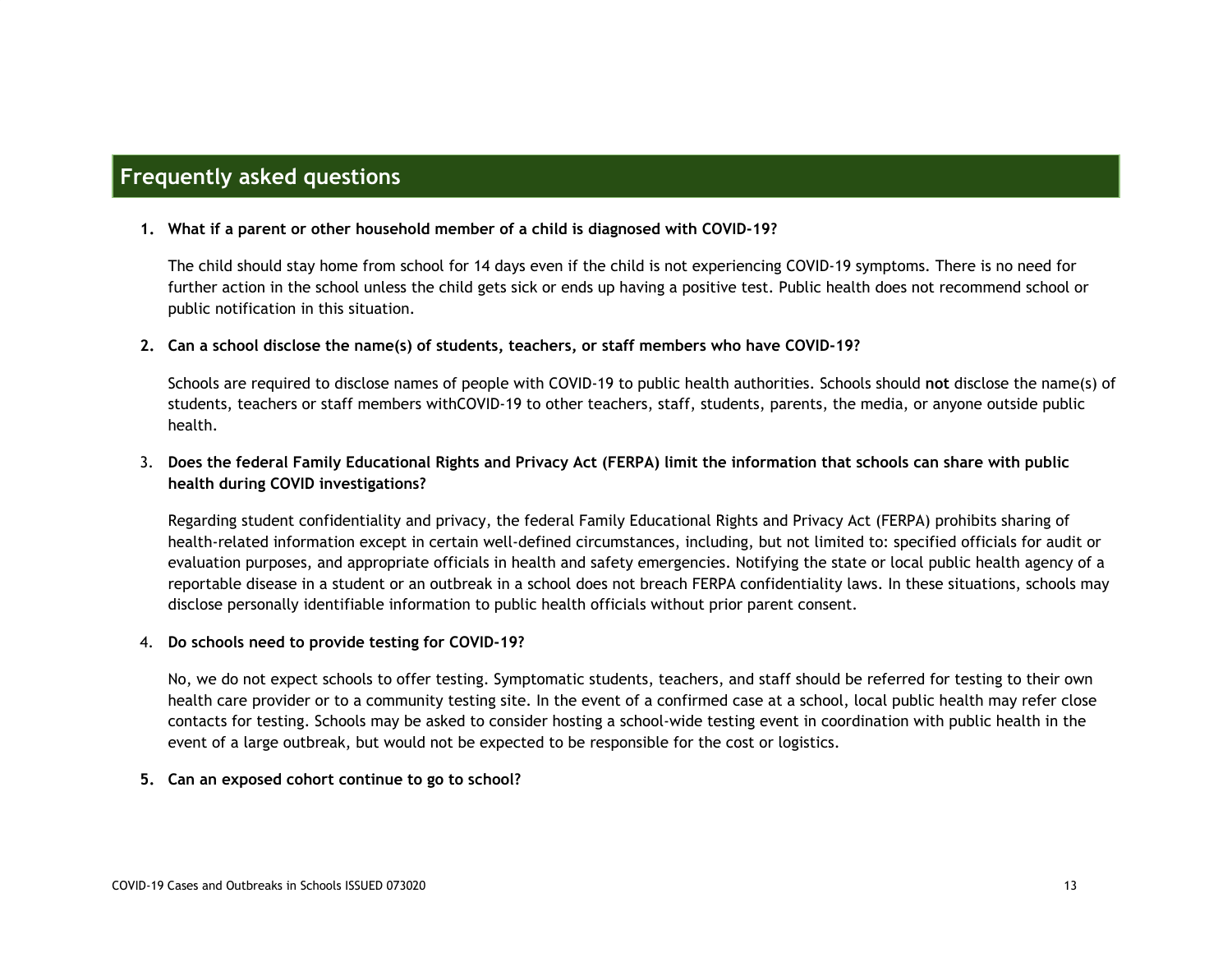We strongly recommend that everyone in a classroom or cohort stay home and quarantine when a person in that class/cohort is diagnosed with COVID-19. This is because illness is likely to continue to circulate within that class/cohort if the students continue to have contact with each other, even if they are not experiencing symptoms. Keeping people home prevents further exposure and makes it less likely these individuals will develop COVID-19.

### **6. Can a negative test release someone from quarantine?**

No, the 14-day quarantine period is based on the incubation period of COVID-19. We recommend a PCR test for asymptomatic contacts on day 7 of quarantine. This allows people who test positive to isolate, and allows public health to conduct additional contact tracing. However, a negative test does not mean the individual will not develop COVID-19 later on during the quarantine period. Serology (antibody) testing cannot be used to make decisions about quarantining, returning to school, or cohorting.

### **7. Can someone be counted as a case even if they test negative?**

Yes. Close contacts of a person with COVID-19 who develop symptoms but test negative are counted as probable cases. There are many reasons a test can be negative, even if the person is infected. People with probable COVID-19 should be isolated and treated like a person who has a positive test result.

#### **8. When is an outbreak considered over?**

An outbreak is over when 28 days have passed since the last person started having symptoms and no new confirmed or probable cases have occurred. If the last person did not have symptoms, use the day the person was tested instead.

#### 9. **What is the difference between "isolation" and "quarantine?"**

Isolation separates **sick people** with a contagious disease (i.e., someone who has COVID-19 symptoms or a positive test) from others while they could spread the disease. Quarantine separates and restricts **people who were exposed** to COVID-19, but have not developed disease or evidence of infection. Quarantine helps prevent the spread of disease from people who become infectious after exposure. This is very important for COVID-19, because people can spread the disease even when they do not have symptoms.

#### 10. **Do students, teachers, or staff members need a negative test to return to work/school?**

People do not need a negative test to return to work/school, and a negative test before the end of their full isolation period does not mean they can return sooner. CDC and CDPHE do not recommend repeat testing to end the isolation period of a person who has confirmed COVID-19, except in very rare circumstances when recommended by a doctor.